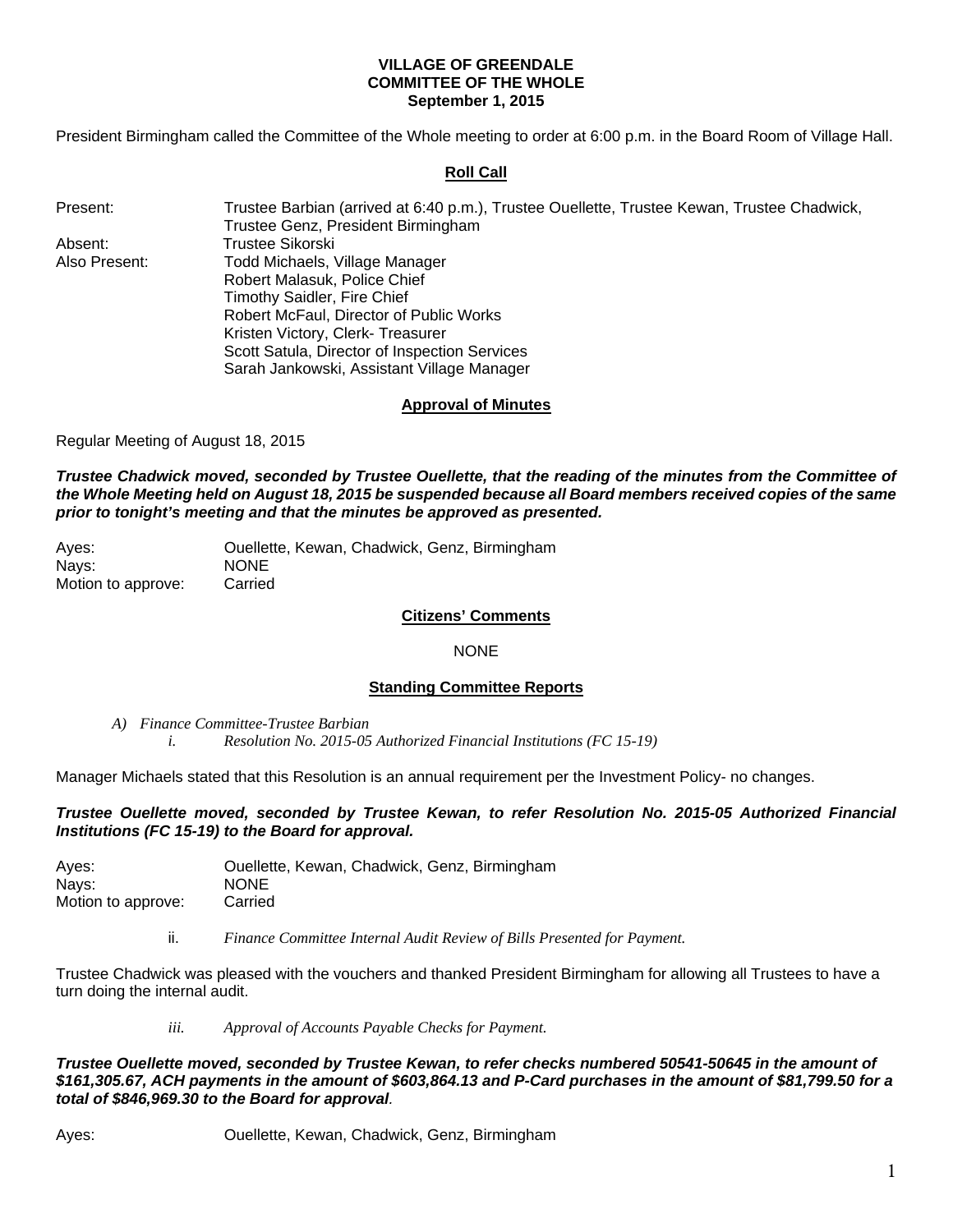Nays: NONE Motion to approve: Carried

*iv. Status of Accounts – July 31, 2015* 

Clerk-Treasurer Victory stated that the accounts appear in order.

- *B) Plan Commission-Trustee Chadwick* 
	- *i. Review and consider the creation of Tax Incremental District Number Four, Village of Greendale, including proposed boundaries and Project Plan therefore. Consideration of Resolution R2015-06: A Resolution creating Tax Incremental Finance District No. 4 of the Village of Greendale and approving the boundaries and Project Plan therefore. (PC 15-09)*

Trustee Chadwick stated there was a good turnout at the meeting. Manager Michaels stated that this is a long process and getting to this point has taken almost a year and a half. Trustee Chadwick stated that people are curious. President Birmingham stated that this would just open the TIF with no precise items yet in it. We have yet to see what develops.

*Trustee Chadwick moved seconded by Trustee Ouellette, to recommend the creation of Tax Incremental District Number Four, Village of Greendale, including proposed boundaries and Project Plan therefore and referring Resolution R2015-06: A Resolution creating Tax Incremental Finance District No. 4 of the Village of Greendale and approving the boundaries and Project Plan therefore. (PC 15-09) to the Board for approval.* 

*C) Library Board-Trustee Sikorski* 

**NONE** 

*D) Public Works Committee-Trustee Sikorski* 

NONE

*E) Board of Health-Trustee Genz* 

Trustee Genz stated there is nothing new since the last meeting. The next meeting is next week.

- *F) Public Health, Welfare & Safety-Trustee Kewan* 
	- *i. Review and consider approving Ordinance No. 874 An ordinance to repeal and recreate section 7.15(2) of Chapter: 7 Personnel of the Municipal Code related to Disorderly Conduct with a Motor Vehicle. (PHSW 15-01)*

Trustee Kewan stated that this has to do with engine braking. Manager Michaels stated that there was a question from a resident asking why the Village does not have "No Engine Braking" signs. The Village Attorney was consulted and requested time to conduct research on this topic. No action taken today.

*G) Park & Recreation-Trustee Ouellette* 

NONE

#### **Old Business:**

*A) Board and Committee Appointments & Resignations.* 

#### NONE

*B) COW 15-21/BOT 15-42 Preliminary 2016 Budget Work session and 2016 Budget Calendar* 

Manager Michaels stated that we will move the October 22<sup>nd</sup> Budget Meeting to Monday October 26, 2015 due to a conflict with one of the grand opening nights of the Hose Tower.

#### **New Business:**

 *A) COW 15-22/BOT 15-43 Consider approving a Policy for the Rental and Use of the Hose Tower Building.*

Manager Michaels stated that after staff researched rentals of Community buildings, they realized a need for a formal rental and use policy for the Hose Tower. The rental will be a three hour rental minimum and residents will pay less than non-residents for use of the building. The rates can always be looked at again down the road. The rental fees will be kept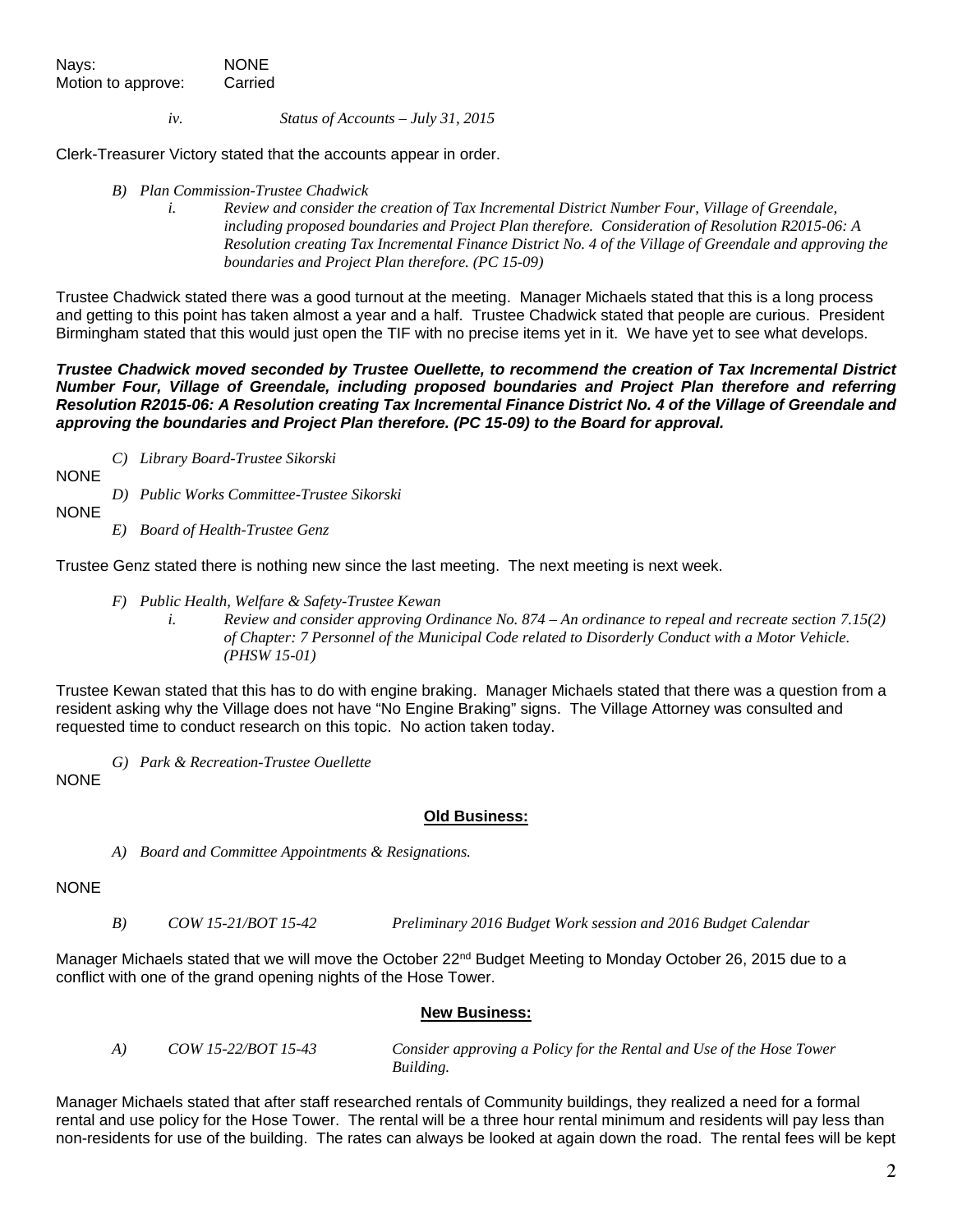segregated so it can be determined if it is making money or not. The Village staff can waive the rental fees if they find it appropriate. The Historical Society has graciously added to the \$20,000 it had originally offered to the Village to make the Hose Tower come together by an additional \$14,299 to cover the costs of state of the art audio visual equipment, also donated in part by Scott Leonard former Village President.

# *Trustee Ouellette moved, seconded by Trustee Kewan, to refer the Greendale Hose Tower Rental and Use Policy including an additional \$30.00 fee for the use of the audio visual equipment, to the Village Board for approval.*

| Aves:              | Ouellette, Kewan, Chadwick, Genz, Birmingham |
|--------------------|----------------------------------------------|
| Nays:              | <b>NONE</b>                                  |
| Motion to approve: | Carried                                      |

 *B) COW 15-23/BOT 15-44 Consider approving a Temporary Community Event Request – Greendale Park and Recreation – Movie Night at the Gazebo* 

The Park and Recreation department in partnership with the Gift of Wings (who is providing all funding) are sponsoring a Movie Night at the Gazebo on Saturday 9/19/15. They will have permits from the health department for the food and will be showing the Lego movie. There will be no charge for the movie and it would start around 7 o'clock and will be over in 111 minutes.

Trustee Barbian arrived at 6:40 p.m.

*Trustee Ouellette moved, seconded by Trustee Barbian, to refer a Temporary Community Event Request – Greendale Park and Recreation – Movie Night at the Gazebo (with the addition of either auxiliary police or to require Park and Recreation to have two volunteers in yellow vests to monitor the street) to the Village Board for approval.* 

| Aves:            |                     | Barbian, Ouellette, Kewan, Chadwick, Genz, Birmingham                       |
|------------------|---------------------|-----------------------------------------------------------------------------|
| Nays:            | <b>NONE</b>         |                                                                             |
| Motion to refer: | Carried             |                                                                             |
|                  | COW 15-24/BOT 15-45 | Consider approving Resolution No. $R2015-07-A$ Resolution Amending Benefits |

 *for Non-represented Fire Department Protective Occupation Employees.* 

Trustee Genz clarified that this vote was sending the resolution to the Board for discussion and possible action.

#### *Trustee Barbian moved, seconded by Trustee Ouellette, to refer Resolution No. R2015-07 – A Resolution Amending Benefits for Non-represented Fire Department Protective Occupation Employees to the Village Board for discussion and possible action.*

| Ayes:            | Barbian, Ouellette, Kewan, Chadwick, Genz, Birmingham |
|------------------|-------------------------------------------------------|
| Nays:            | <b>NONE</b>                                           |
| Motion to refer: | Carried                                               |

 *D) COW 15-25/BOT 15-46 Consider Amendment 1 to the Terms of Employment for the Fire Chief*

This Amendment would keep what the Fire Chief currently has for retirement benefits the same as they were prior to Resolution R2015-07.

# *Trustee Chadwick moved, seconded by Trustee Barbian, to refer Amendment 1 to the Terms of Employment for the Fire Chief to the Village Board for approval.*

| Ayes:            | Barbian, Ouellette, Kewan, Chadwick, Genz, Birmingham |
|------------------|-------------------------------------------------------|
| Nays:            | <b>NONE</b>                                           |
| Motion to refer: | Carried                                               |

# **Adjournment**

# *Trustee Ouellette moved, seconded by Trustee Barbian to adjourn.*

Ayes: Barbian, Ouellette, Kewan, Chadwick, Genz, Birmingham